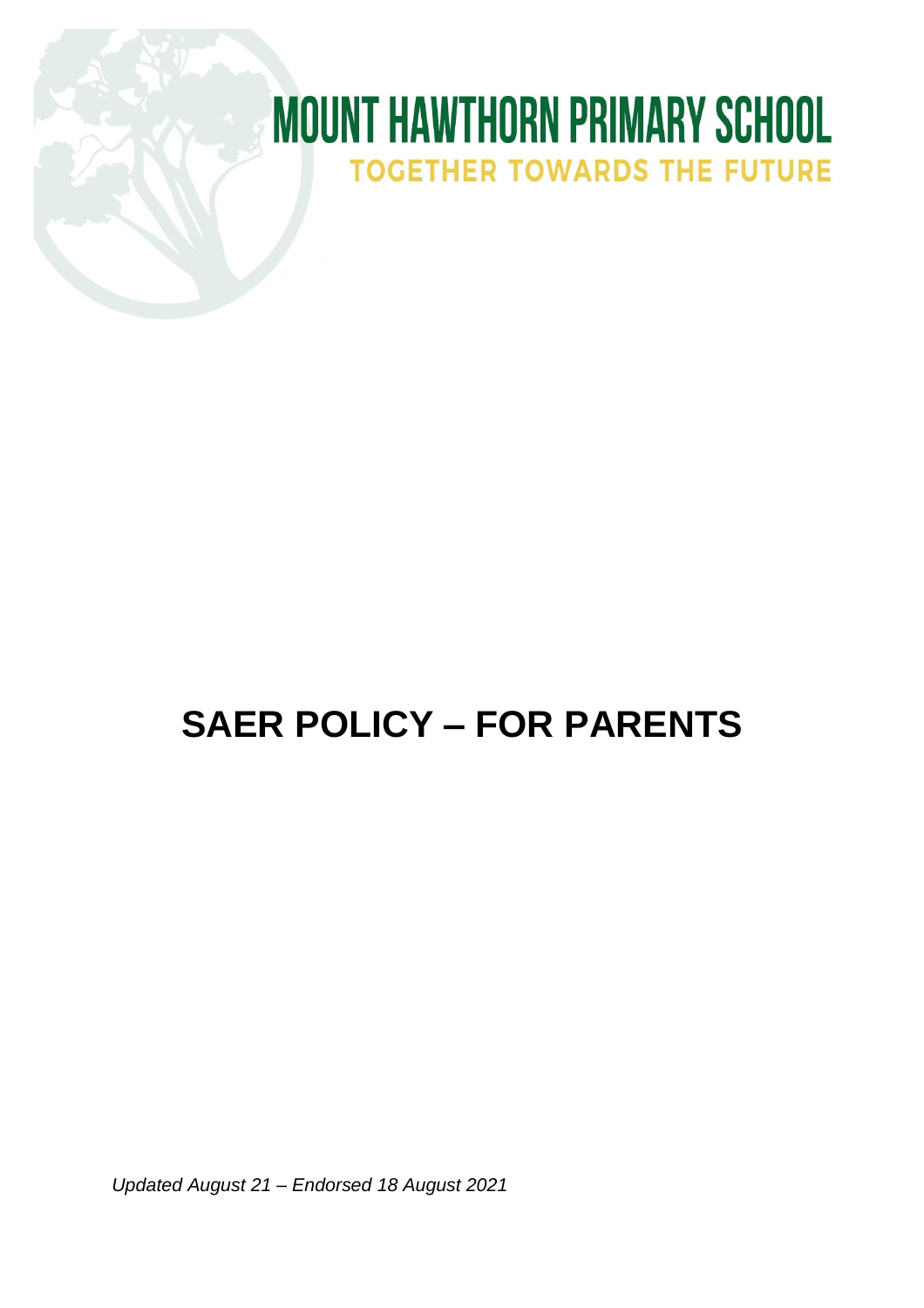### **STUDENTS AT EDUCATIONAL RISK POLICY**

At Mount Hawthorn Primary School (MHPS) we provide a stimulating, supportive and safe environment where all students are equipped to achieve their potential. The teaching and learning program is flexible to be inclusive of a range of learning styles and abilities.

#### **Students at Education Risk (SAER) Defined**

Students at education risk are those students who may be at risk of not achieving the major learning outcomes of schooling to levels which enable them to achieve their potential. Students may be identified as *at risk* for a variety of reasons, including:

- Students of exceptional academic capability (*Gifted and Talented*);
- Students for whom English is a second language (*ESL*);
- Students with learning difficulties, including developmental and neurological conditions (eg. ADHD, ASD, Dyslexia);
- Students with social and/or emotional behaviours which impact learning (e.g. anxiety);
- Students with an Indigenous background;
- Students with low attendance or who are not engaged in schooling.

#### **Supporting Students at Education Risk**

Mount Hawthorn Primary School supports all of its students to achieve their educational potential through:

- 1. The early identification of students at educational risk;
- 2. The implementation of educational programs and strategies tailored to groups of students, and individual students, at risk;
- 3. The measurement of student achievement to evaluate progress relative to goals;
- 4. Collaboration with parents and third parties to optimise student progress;
- 5. A framework of accountability to verify that students' needs are addressed.

There are clearly identified processes for the **early identification of students** at educational risk across all year levels and across all learning areas. This includes screening assessments in the early years, standardised testing in all year levels and regular teacher observations and judgements, as well as parental observations.

Students identified as at educational risk are supported through **tailored educational programs and strategies**. The nature of the support is determined by the student's individual requirements, and may include an Individual (or Group) Education Plan (IEP), modified learning strategies, intervention programs targeted at key learning areas, and/or supplemental assistance in the classroom and/or other settings.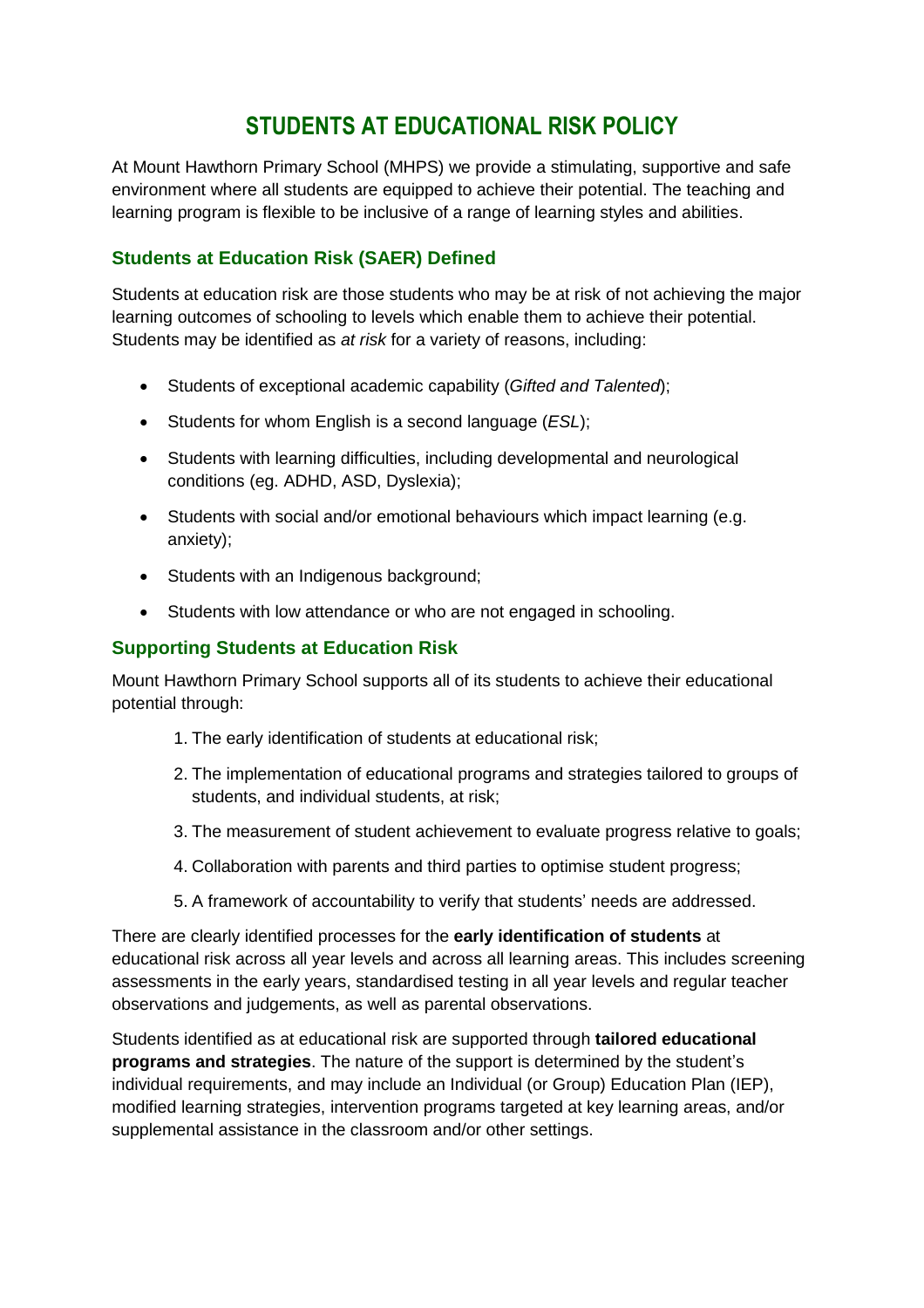**The systematic collection of data** is quantitive and subjective and is collected over the course of the year and across a range of settings. Data on student progress supports planning to improve learning outcomes and communicate achievement.

#### **Partnerships to Support Students at Education Risk**

Optimal student outcomes are achieved with **collaboration between the student, the school and the family, and support agencies** as required. When all relevant key stakeholders are included in the planning process, optimal learning outcomes can be achieved. The roles and responsibilities of all parties in this partnership are outlined below:

**The parent supports his/her child** and may provide background and insight on the child's learning style. The parent is invited to collaborate with the classroom teacher to define learning goals and can advise of third party specialists supporting the student (e.g. therapists and psychologists).

**The classroom teacher is the point of contact** to support the student and partner with the parents. The teacher reviews the student's educational history, develops an Individual (or Group) Education Plan and monitors progress. In consultation with the Learning Support Coordinator, Associate Principal and parents, the teacher may refer a student to supporting agencies.

**Education Assistants work collaboratively with the teacher** to implement Education Plans. Educational Assistants may facilitate targeted individual and small group intervention sessions. Educational Assistants are a shared resource across the school and are not assigned to specific students.

**The Learning Support Coordinator supports the classroom teacher** in the early identification of students at educational risk and the development of Education Plans. The Learning Support Coordinator secures supplemental resources to assess and support students, and has specialist skills to identify targeted learning strategies. The coordinator models effective teaching and directs teachers to external service providers. Additionally, the Learning Support Coordinator is accountable for the progress of all SAER students.

**The school psychologist provides specialist expertise** in mental health, learning and behaviour to support staff in improving learning outcomes. The psychologist supports parents to address concerns and liaises with external agencies and the Department of Education to access support services.

**The Associate Principals monitor the implementation of the SAER policy**. They supervise student progress, manage case conferences, and ensure that actions are implemented. The Associate Principals identify professional learning opportunities for teachers such that that they are equipped to deliver the learning programs. Applications to the Department of Education requesting supplemental funding for students at educational risk are prepared by the Associate Principals.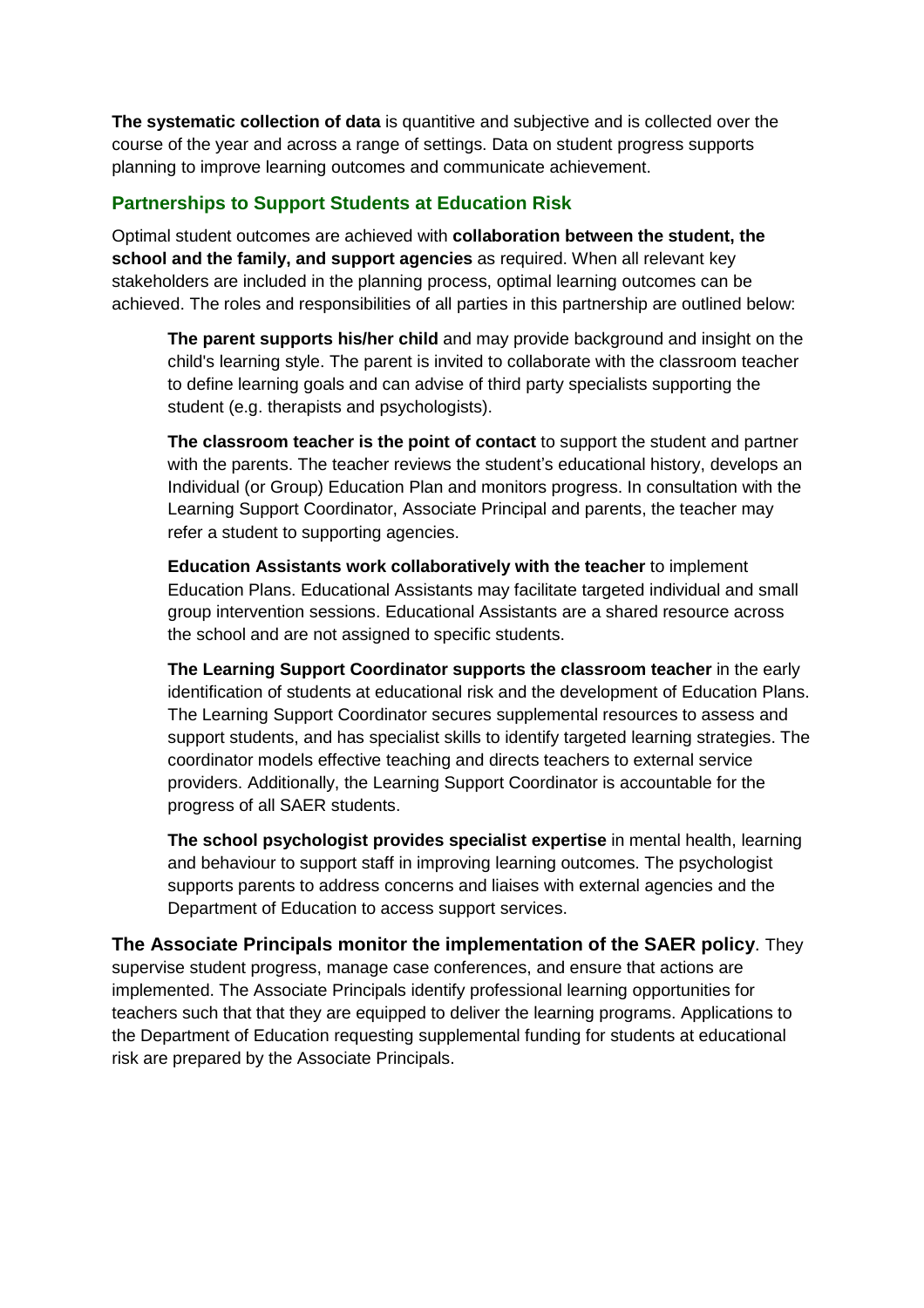#### **A Timeline of Support, an example**

|                                                  | In advance                                                | Term 1                                                      | Term <sub>2</sub>                          | Term <sub>3</sub>                         | Term <sub>4</sub>                                   |
|--------------------------------------------------|-----------------------------------------------------------|-------------------------------------------------------------|--------------------------------------------|-------------------------------------------|-----------------------------------------------------|
| <b>Parents</b>                                   | Advise school of<br>learning concerns<br>and/or diagnoses | Collaborate with<br>teacher                                 | Parent-Teacher<br>conference               |                                           | Parent-Teacher<br>conference                        |
| <b>Teachers</b>                                  | <b>Review student</b><br>learning histories               | Learning and<br>behaviour<br>observations                   | Learning and<br>behaviour<br>observations  | Learning and<br>behaviour<br>observations | Learning and<br>behaviour<br>observations           |
|                                                  | Handover with prior Develop<br>teacher(s)                 | <b>Education Plans</b>                                      | Semester 1<br><b>Summative</b><br>Report * | Develop<br><b>Education Plans</b>         | Semester <sub>2</sub><br><b>Summative</b><br>Report |
|                                                  | <b>Consult with SAER</b><br><b>Support Team</b>           |                                                             |                                            |                                           |                                                     |
| <b>SAER</b><br><b>Support</b><br>$\text{Team}^1$ | Handover guidance                                         | <b>Targeted</b><br><b>Observations</b>                      | <b>Targeted</b><br><b>Observations</b>     | Targeted<br><b>Observations</b>           | <b>Targeted</b><br><b>Observations</b>              |
|                                                  |                                                           | Funding<br>Application                                      | Case Conference                            |                                           | Case Conference                                     |
|                                                  |                                                           | Access specialist support, as needed                        |                                            |                                           |                                                     |
|                                                  |                                                           |                                                             |                                            |                                           | Planning for the<br>next year                       |
| <b>Data</b><br><b>Collection</b>                 |                                                           | Year K-PP:<br>Letters & Sounds NAPLAN Testing<br>Assessment | Year 3, 5:<br>***                          |                                           | Year 2-6:<br><b>ACER PAT</b><br>Testing **          |
|                                                  |                                                           | Pre-Primary:<br><b>On-Entry Testing</b>                     |                                            |                                           |                                                     |
|                                                  |                                                           | <b>Behaviour</b><br>tracking                                | <b>Behaviour</b><br>tracking               | <b>Behaviour</b><br>tracking              | <b>Behaviour</b><br>tracking                        |

<sup>1</sup>**SAER Support Team** includes the Learning Support Coordinator, Psychologist and Associate Principal.

\* **Semester Summative Reports** include grade allocations for subject area, assessment of attitude, behaviour and effort, a record of attendance and teacher comments.

**\* \* ACER PAT Test** measures students capability across multiple academic subject areas.

\* **\* \* NAPLAN Test** is a national assessment for students in Years 3, 5, 7, and 9 in reading, writing, language conventions (spelling, grammar and punctuation) and numeracy.